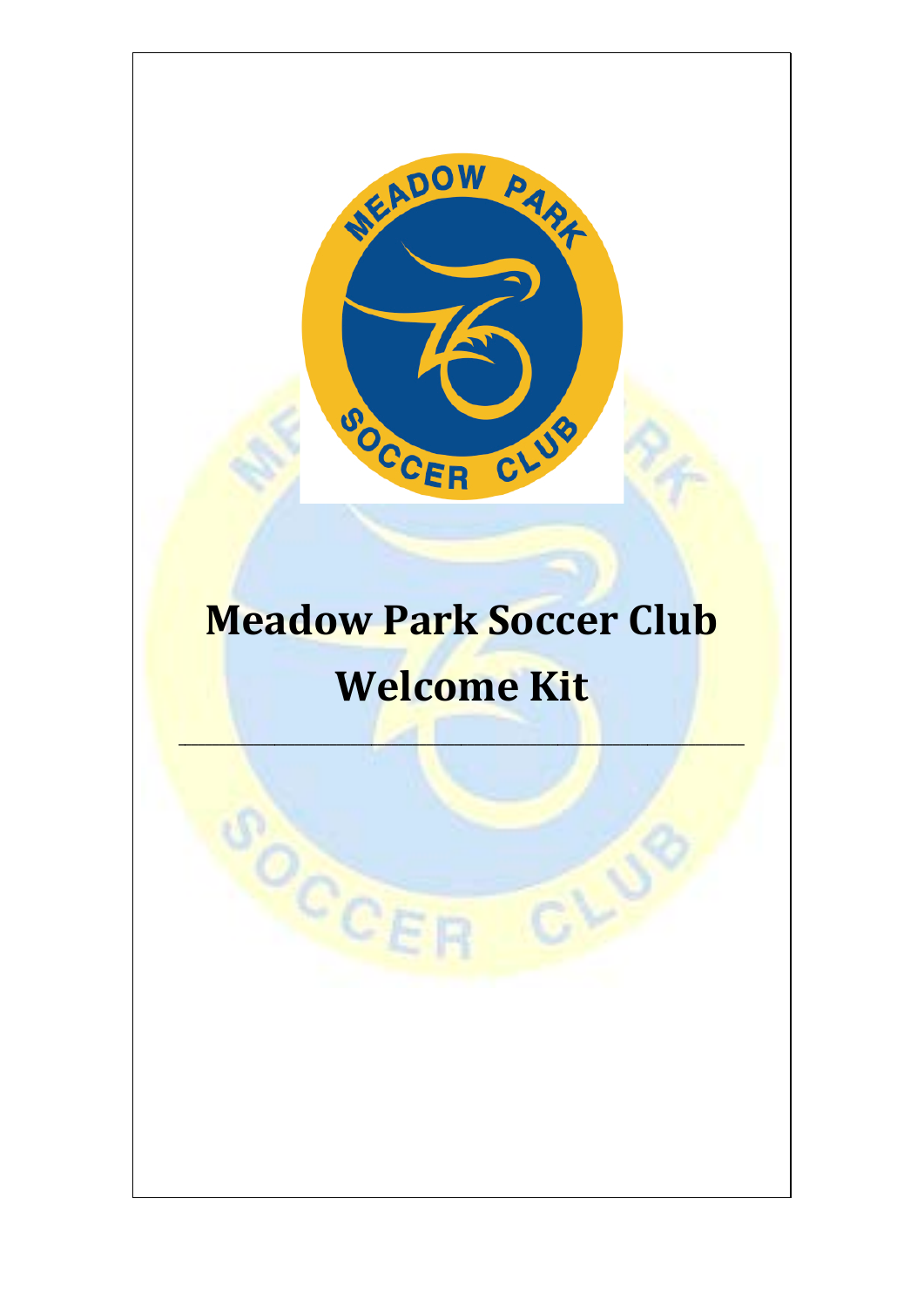# **Index**

| 1. |                                                |  |
|----|------------------------------------------------|--|
| 2. |                                                |  |
| 3. |                                                |  |
| 4. | Club Home Ground & Cl <mark>ub Rooms </mark> 5 |  |
| 5. |                                                |  |
| 6. |                                                |  |
| 7. |                                                |  |
| 8. |                                                |  |
| 9. |                                                |  |
|    |                                                |  |
|    |                                                |  |
|    |                                                |  |
|    |                                                |  |
|    |                                                |  |
|    |                                                |  |
|    |                                                |  |
|    |                                                |  |

OCCE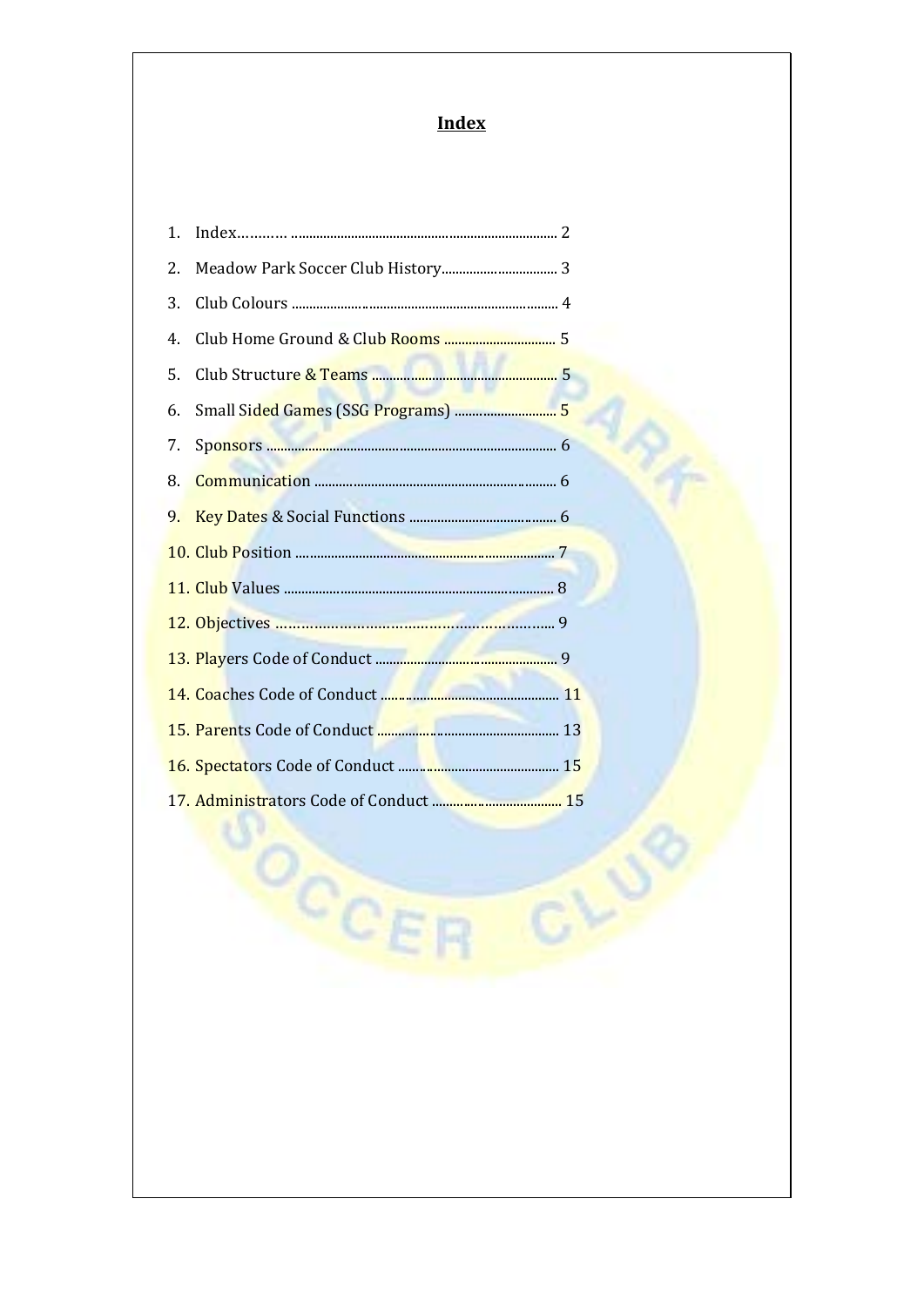#### **2. Meadow Park Soccer Club – History**



The Meadow Park Soccer Club commenced its existence in 1975 when a group of local residents, whose children, amongst others in the area, wanted to play Soccer, this group got together and decided to start a club in the Gladstone Park area. At that time, quite a few of the local children were already playing for other Junior clubs outside the local area. It seemed a sensible idea to have a club in the immediate area to avoid all the travelling backwards and forwards to evening training sessions and to match days.

At the first meeting of the fledgling committee, of which the founding member is still with the club, and after much discussion the new club's name, Meadow Park Junior Soccer Club was decided upon. At this meeting, our beloved club was born and brown and gold were selected as the new club's colours. It was decided that the first team to be entered as Meadow Park Juniors.

The mid ninety's saw the club achieve many accolades. Meadow Park Soccer Club was successful on the park whereby some of the junior teams competing in the Victorian Super Leagues and boasting a very successful seniors and reserves team.

Currently, Meadow Park "The Eagles" Soccer Club, continues to serve the local community, with its voluntary commitment to provide a safe, enjoyable and healthy environment for the local community.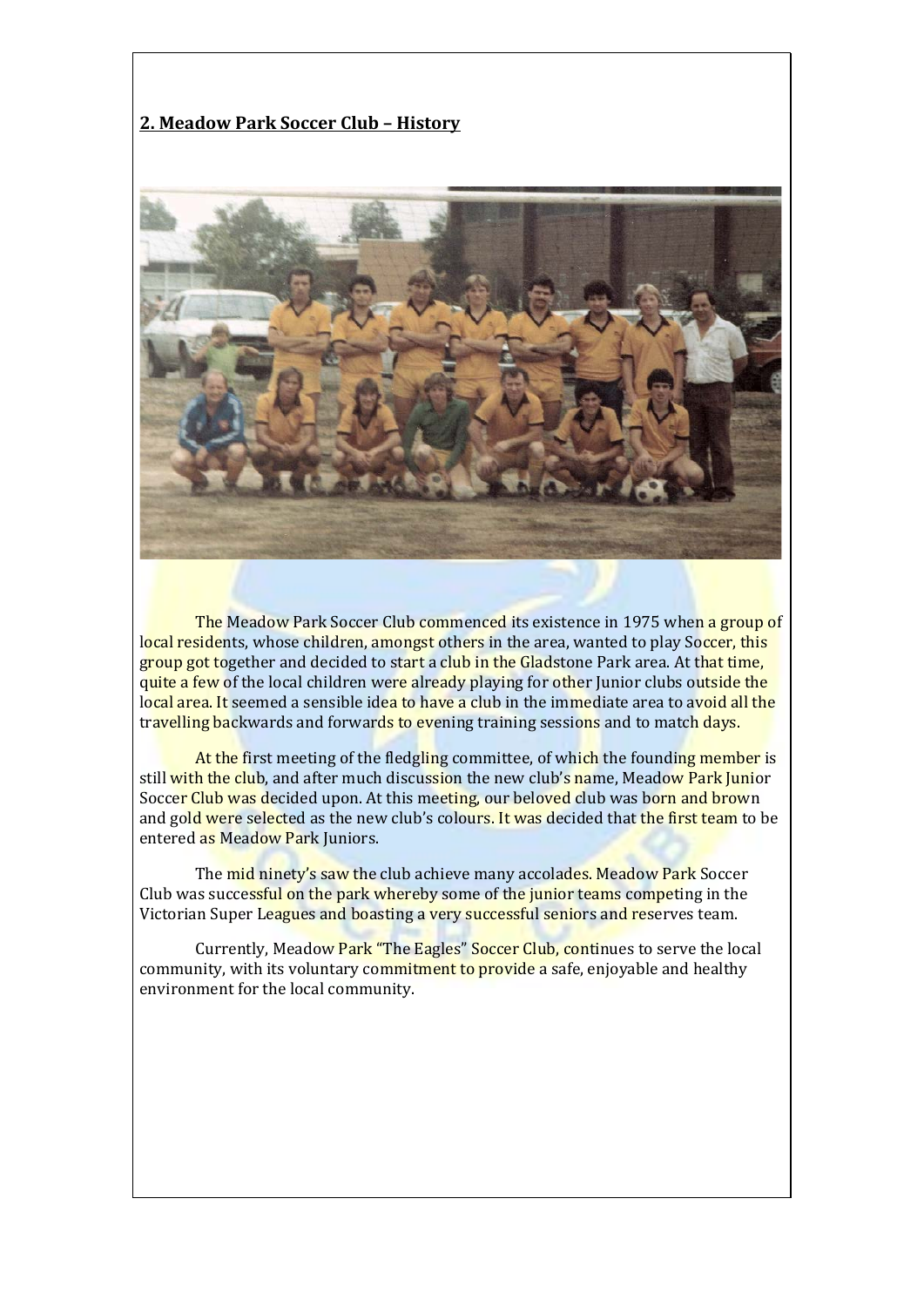## **3. Club Colours**



The Founding members of Meadow Park originally nominated brown and gold due to the fact that no other club in metropolitan Melbourne had these colours and they believed at the time that these colours were unique to its image.

The mid 80's saw the introduction of new colours, when the club fielded its very first senior team. The then committee decided to change the club colours to royal blue and gold. The newly adopted colours became the renowned, and well known, branding of the club.

The turn of the millennium, specifically in 2006, saw another change to the club colours. The committee believed that the club needed to modernise its image and voted that the club colours be changed to its current, navy blue and gold.

#### **4. Club Home Ground & Club Rooms.**

From our humble beginnings back in 1975 (no changing rooms, no toilets and a ground that was worthy for rearing cattle), we have grown into one of the most progressive and flourishing clubs in the North Western suburbs of Melbourne. We now boast clubrooms that are the envy of other clubs in the local area. Furthermore, after years of lobbying the Hume City Council, we have a newly erected spectator shelter (that caters for over 100 fans and members) and players dugouts. We currently have a very healthy relationship with the local council and have future projects in the pipeline to improve the club's facilities.

Our home base consists of:

- One (1) full size grass soccer pitch (with lighting)
- One (1) training pitch and junior match day pitch (with lighting)
- Clubrooms fully air-conditioned and heated able to accommodate club functions with seating capacity of about 100 persons.
- One Home and one away change rooms, fully equipped with amenities
- Bar & Kitchen facilities
- 50 capacity (space) asphalted car park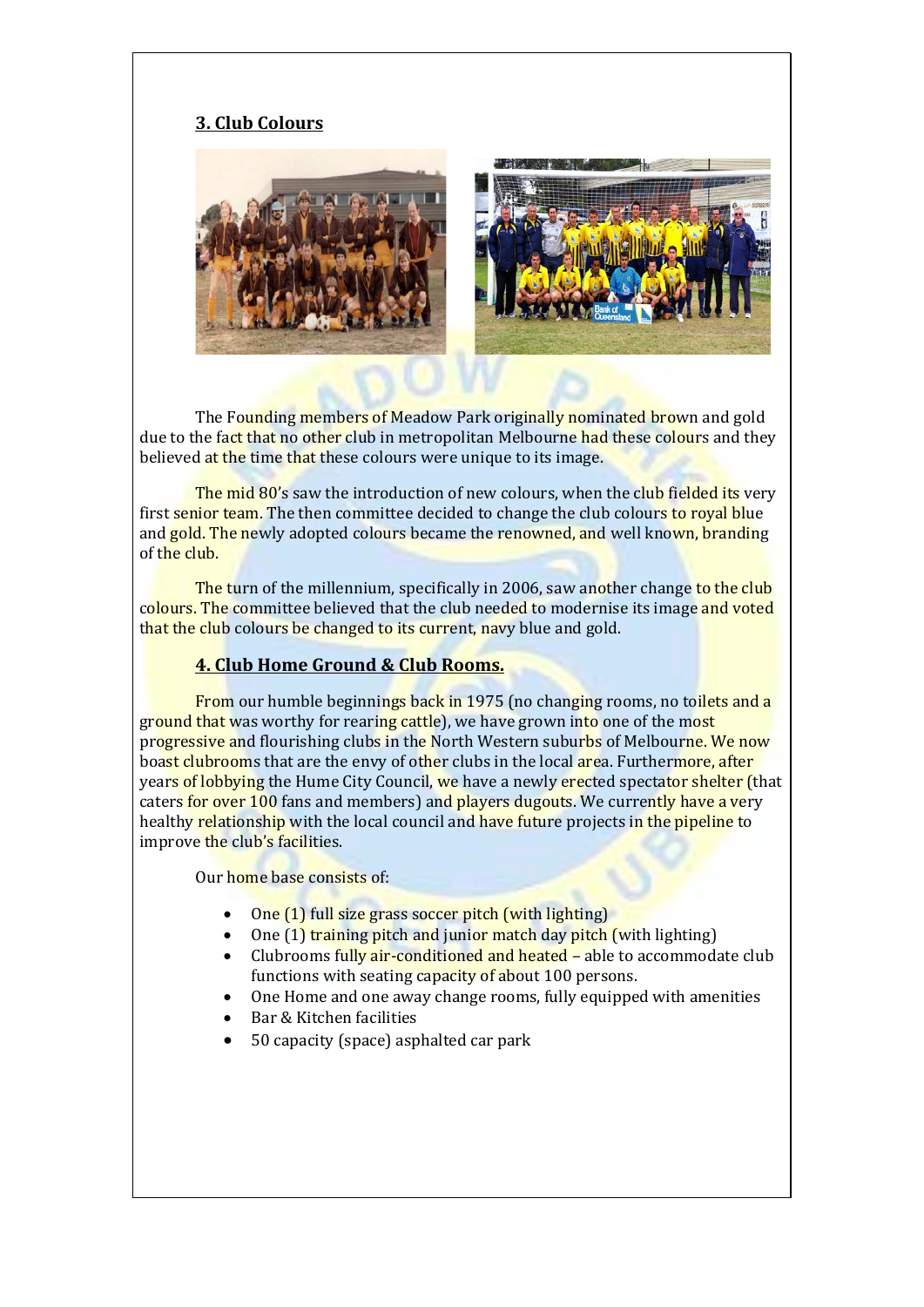#### **5. Club Structure & Teams**

The club consists of a male and female team structure. Representation is inclusive of all age groups from sub-juniors, juniors to senior age groups. Due to strong demand for participation, multiple teams exist in age groups.



As soccer's popularity grows and the appeal of the Club, significant growth in participation has been recorded over several years. The total number of registered players remains steady with approximately 200 every year.

Team training nights are both Tuesday and Thursday nights. Training times are determined by age groups. Sub-junior teams train once a week on Thursday night from 5.30pm until 6.45pm. Juniors train on the allocated nights from 5.30pm until 7pm. Senior training allocation is from 7pm until 9pm on Tuesday and Thursday nights.

Game day is normally on Saturdays for Reserves and Seniors, with all other teams playing games on Sunday's (younger age groups at earlier times and progressing to older age groups later in the day). Fixtures are determined by the Football Federation of Victoria, which can be accessed via club officials or on their website[, www.footballfedvic.com.au](http://www.footballfedvic.com.au/)

#### **6. Small Sided Games (SSG)**

The Club conducts a small sided games program every year in accordance with Football Federation Victoria's guidelines. The program normally runs for approximately 20 weeks commencing in April and concluding in September each year.

The program is aimed for the younger age group and those that may be embarking in the sport of soccer possibly for the first time. Both boys and girls are encouraged to participate. Both boys and girls from the age of 5 years are incorporated in our program.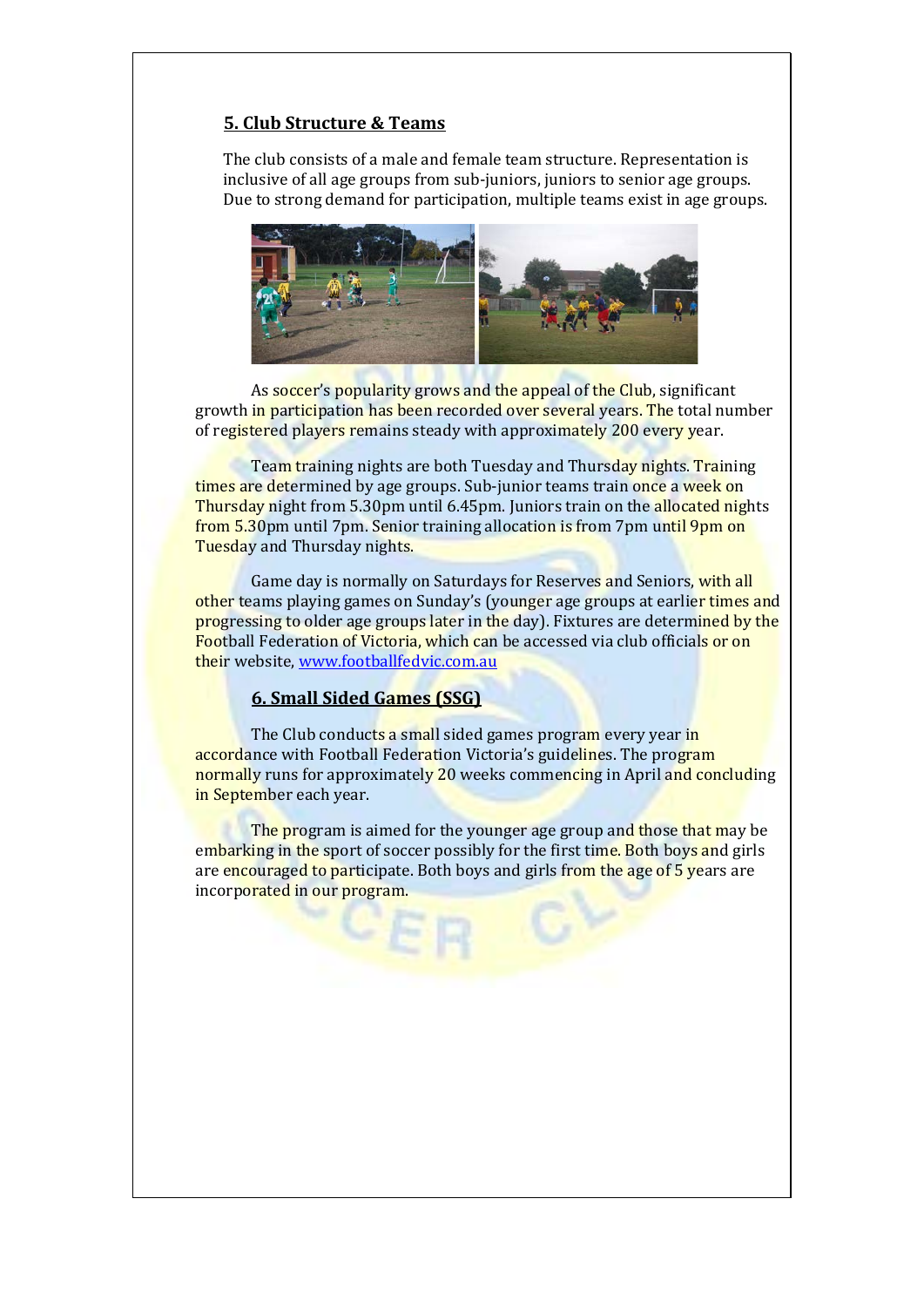# **7. Sponsors**

Without the help, generosity and support of Sponsors our ongoing success would not be able to continue. The Club welcomes new and values the support of existing sponsors in its day to day activities.

The Club has tailor made sponsorship packages and has the ability to create a package to suit all needs.

Packages include: Business card promotion, website inclusion, trophy, apparel, ground signage, team & merchandise packages etc.

For details are available from the Club Committee.

#### **8. Communication**

Meadow Park Soccer club utilises a number of forms of communication to keep the Club up to date with activities and news through out the year. These include:

- Official Club Website: [www.meadowparkeaglessc.com](http://www.meadowparkeaglessc.com/)
- Club's Facebook profile
- Mail outs
- **Monthly Newsletter**
- Flyers

# **9. Key Dates & Social Functions**

### **Pre-Season Training**

Seniors - normally start second week in January. Juniors - normally start the week after school commencement (Term 1).

#### **Competition Duration**

Seniors – April to September. Juniors – Last week April/ First week May to September. Small Sided Game – April to September.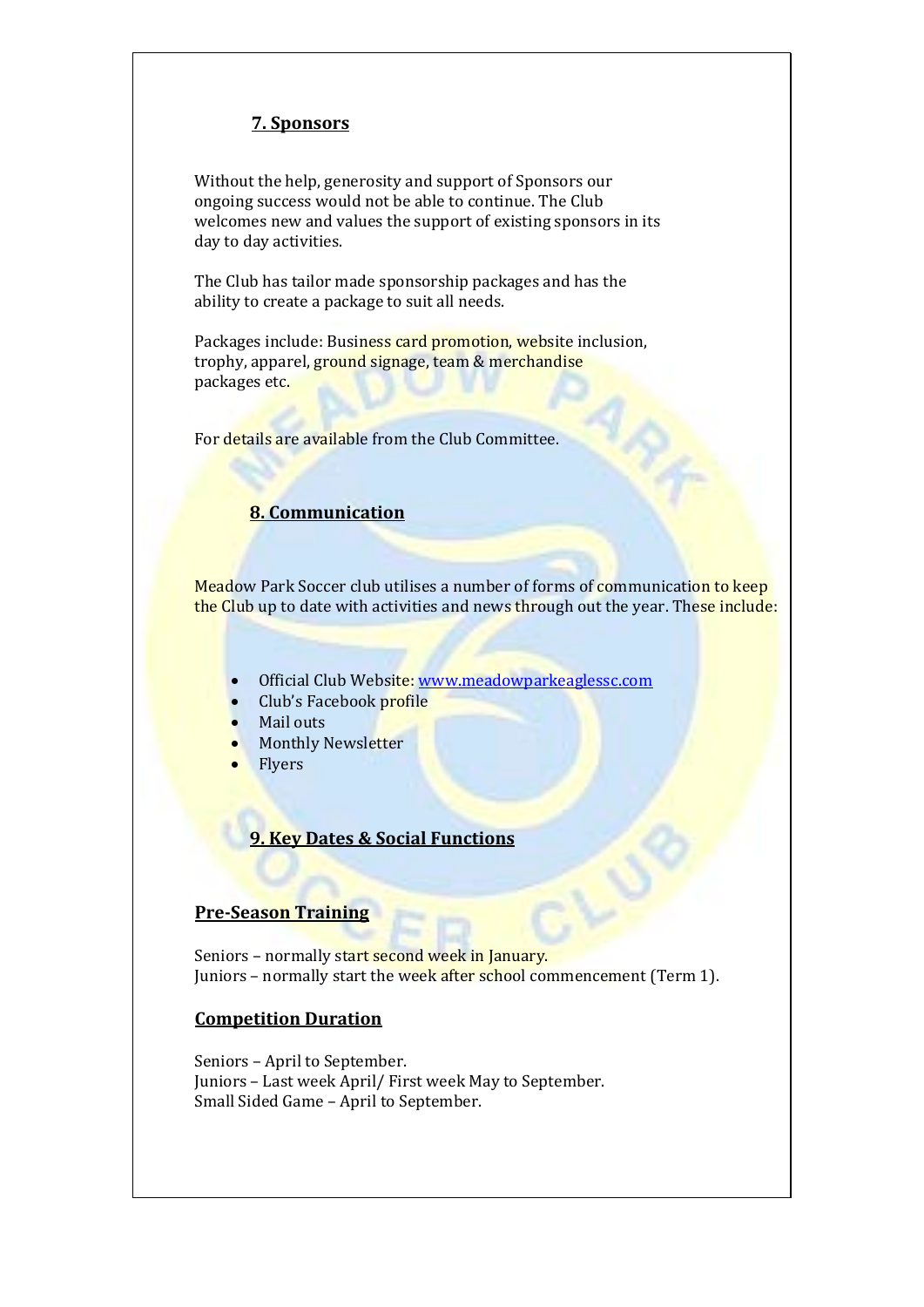## **Player Selection/Registration**

Squad selections by mid March.

#### **Registration Day – normally first week in April.**

## **Activity / Social Calendar**

The Club activity calendar is produced at the beginning of each season. Regular updates can be found on the Club's website, Facebook page and Monthly Newsletters.

4,

## **Activities include:**

\_

Social Night's Fundraiser's Team Photo's End of year presentation / awards events

## **10. Club Position**

OCCE

## Vision

*To provide an opportunity for all to experience soccer in a sporting and social environment.*

#### **Mission Statement**

*To promote a healthy soccer environment to the community through participation regardless of age, gender and ability.*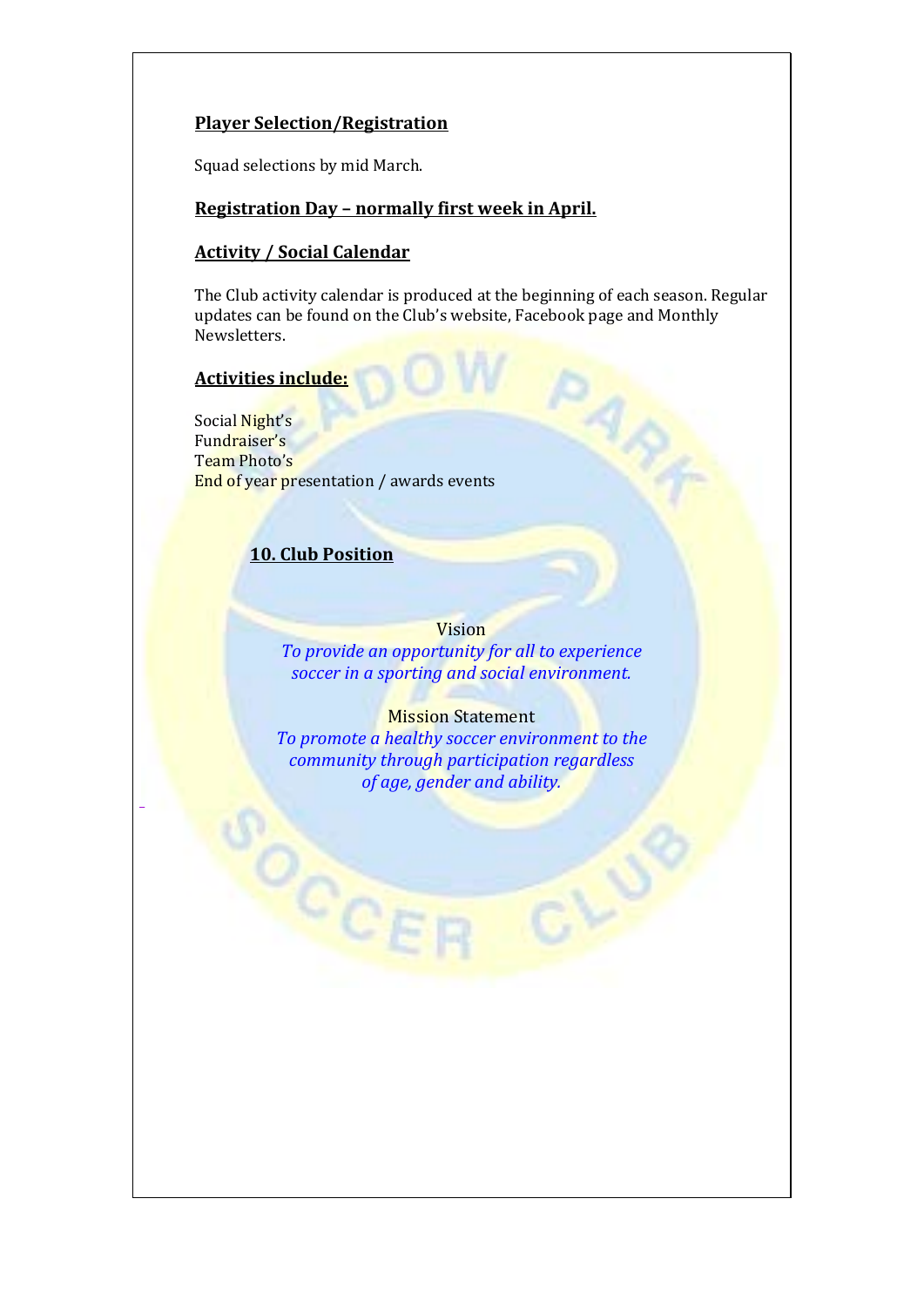## **11. Club Values**

- 1. To be the best one can.
- 2. Sportsmanship.
- 3. Fairness, honesty, equality.
- 4. Enjoyment, respect.
- 5. Welcoming environment.
- 6. Family / Community.

#### **12. Objectives**

- 1. Bring the best out of all individuals that represent the Club.
- 2. Ensure that the Club is represented at all times on and off the field in a sports like manner - irrespective of the game result.
- 3. To expand the opportunity for participants to join the Club and enjoy a team sport.
- 4. Maintain and improve current facilities for present and future participants.
- 5. Success to be measurable on and off the field.

 $\circ_{c_{\ell}}$ 

6. Ensure that the sport is not out of reach of any person irrespective of their social, economic or cultural background.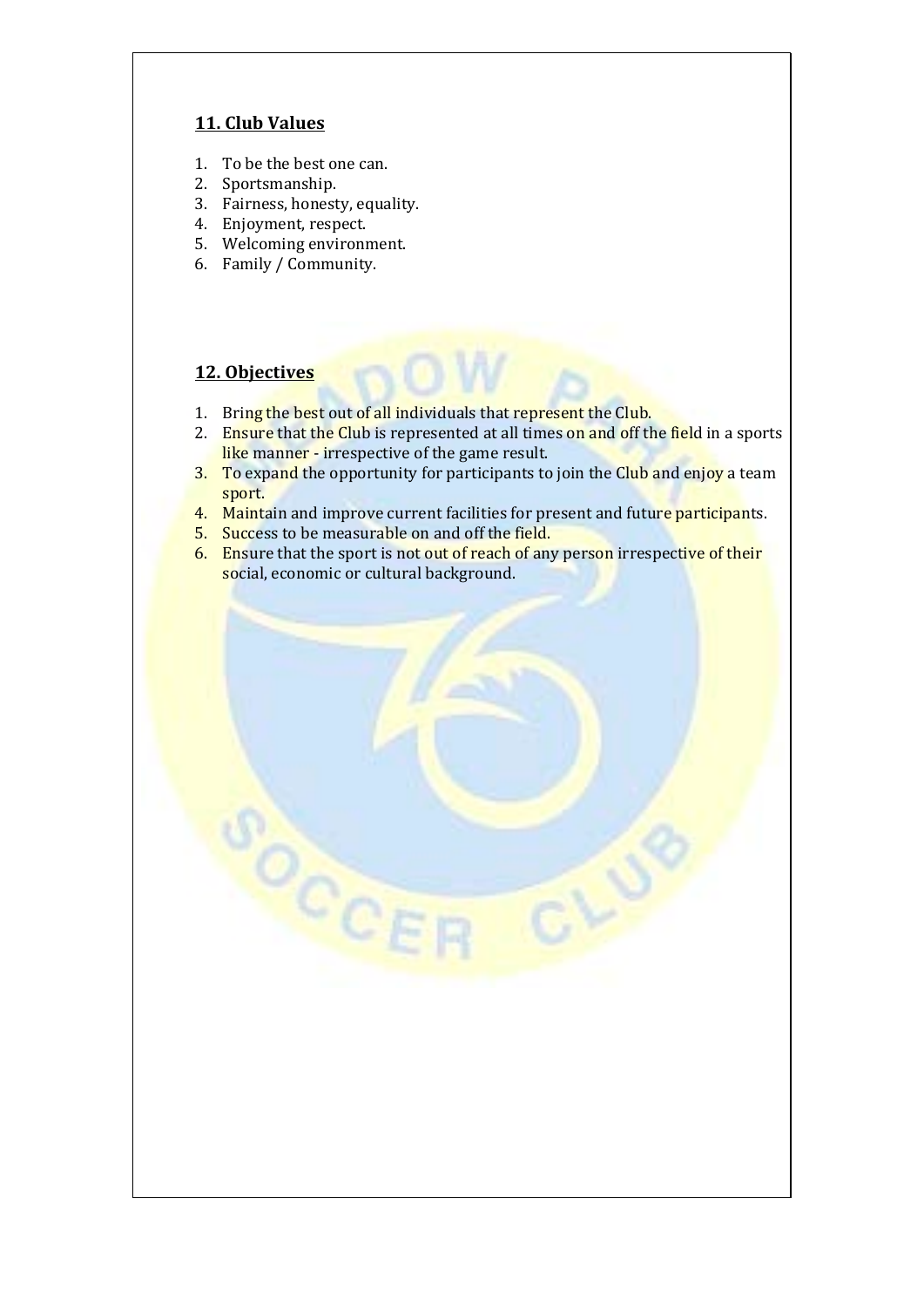# **13. Players Code of Conduct**

1. Play by the rules.

2. Don't argue with the match official. If you disagree, have your captain or coach approach the match official during a break in play or after the match is concluded.

3. Control your temper. Verbal abuse of officials and sledging other players, deliberately distracting or provoking another person is not acceptable or permitted in any sport.

4. Maintain your focus & work hard for yourself & your team

5. Be a good sport & be prepared to acknowledge good play whether it is from your team or the opposition.

6. Treat all players as you would like to be treated. Do not interfere with, bully or take unfair advantage of another player.

7. Cooperate with your coach, teammates & opponents. Without them there would be no competition.

8. Play for your own enjoyment, and not just to please parents & coaches.

9. Remove all jewelry prior to training & match play, as it is a hazard to you & those around you.

10. Do not accept or use any banned or unauthorised drug(s), including the consumption of alcohol at any time.

11. Players are to represent the club in sports like manner at all times.

12. Work equally hard for yourself and/or your team. Your team's performance will benefit so will you.

13. Respect the rights, dignity and worth of all participants regardless of their gender, ability cultural background or religion.

14. Players are to attend all club organised training / matches, & in the event of inability to attend, are to contact a nominated club representative prior to such training / match taking place.

15. To support club functions when organised.

16. Neat attire to be worn on game day. To promote club only approved attire, especially on match days. 17. No smoking in change rooms.

18. Only players and club officials are permitted to enter club change rooms during club games.

19. Cleaning of boots to be completed at the back of the change rooms or at home.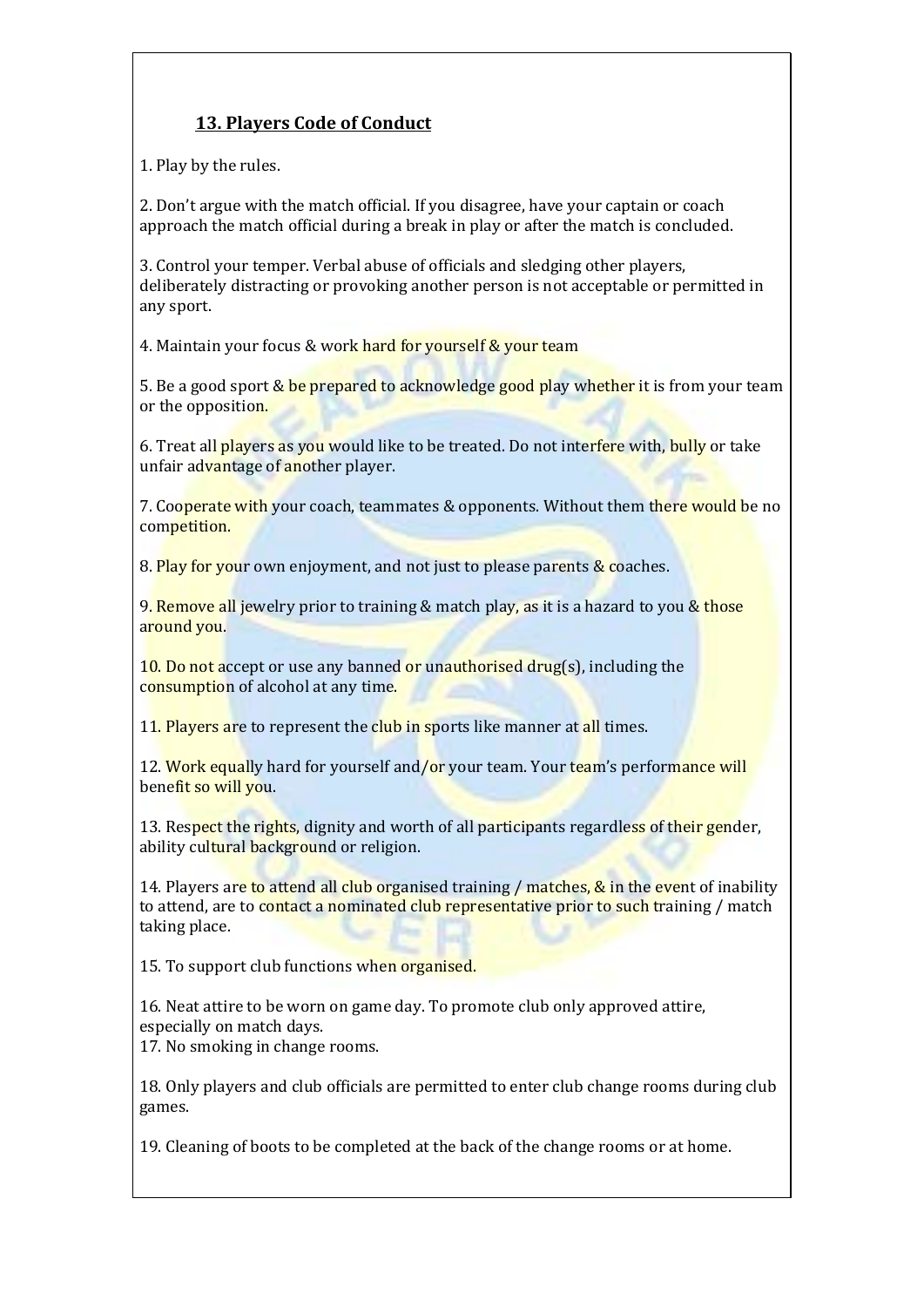20. No playing in shower area or toilet block.

21. All necessary sports gear (ie. shin guards, boots etc) is to be cleaned & presentable for match days.

22. No boots to be worn in club rooms.

23. Sports gear to be brought in sports bag.

24. The club reserves the right to take appropriate action deemed necessary (including suspensions, fines, bans) for any club misrepresentation, on or off the field.

25. No child is allowed on the roof without adult supervision.

OCCE

26. Should a player be called up to a tribunal hearing, attendance is mandatory.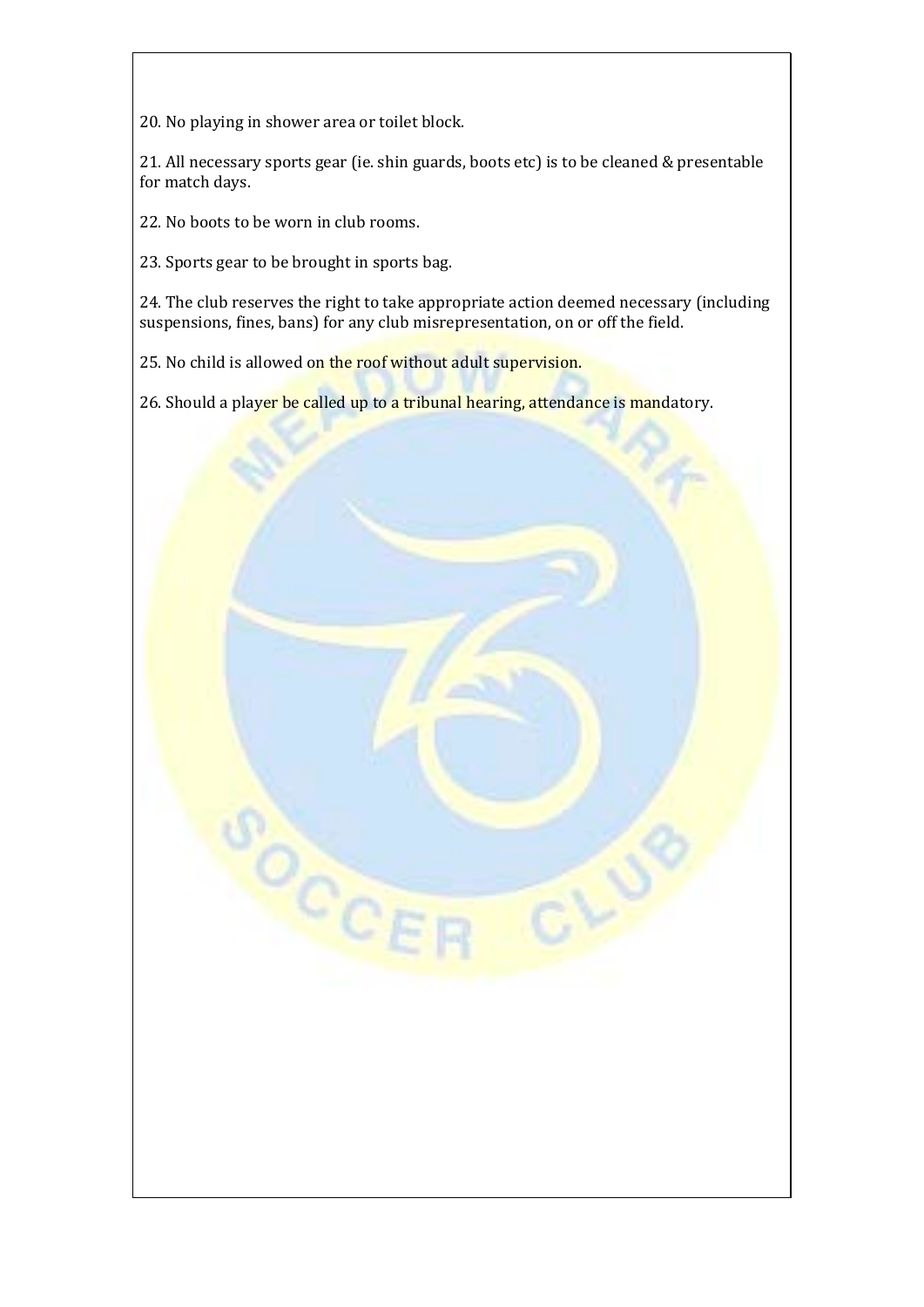# **14. Coaches Code of Conduct**

1. Remember that children participate for the fun of it and that winning is not everything.

2. Never ridicule or yell at a child for making a mistake or being in a losing team.

3. Be reasonable in your demands on younger players time, energy and enthusiasm.

4. Teach your players to abide by the rules and laws of the game.

5. Whenever possible, change the group of players to ensure everyone has reasonable chance of success.

6. Avoid over playing the talented players as all players deserve equal time on the playing field.

7. Ensure that equipment & facilities meet reasonable safety standard & is appropriate to the age & ability of the players.

8. Modify your approach to suit the skill levels & needs of players.

9. Develop & enhance respect between players, opposition coaches  $&$  the decisions of the match official.

10. Follow the advice of a physician when determining the extent of a players injury  $\&$ beyond that, when players are returning from injury to training & match play.

11. Keep up to date with the latest coaching practices (refer to coaching accreditation criteria) & the principals of growth & development in children.

12. Take time out to teach players (&others) the laws of the game, hence raising their awareness.

13. Remind all players to play within the spirit of the game at all times.

14. Do not smoke or consume alcohol from the team bench (technical area) or sideline.

15. Remember the actions of yourself & your team is reflective of the perception others take away with them.

16. The club main aim is to develop & provide a high standard of soccer skills to all players.

17. Encourage children to participate, do not force them.

18. Focus on the child's efforts and performance rather than winning or losing.

19. Encourage children always to play according to the rules and to settle disagreements without resorting to hostility or violence.

20. Support all efforts to remove verbal and physical abuse from sporting activities.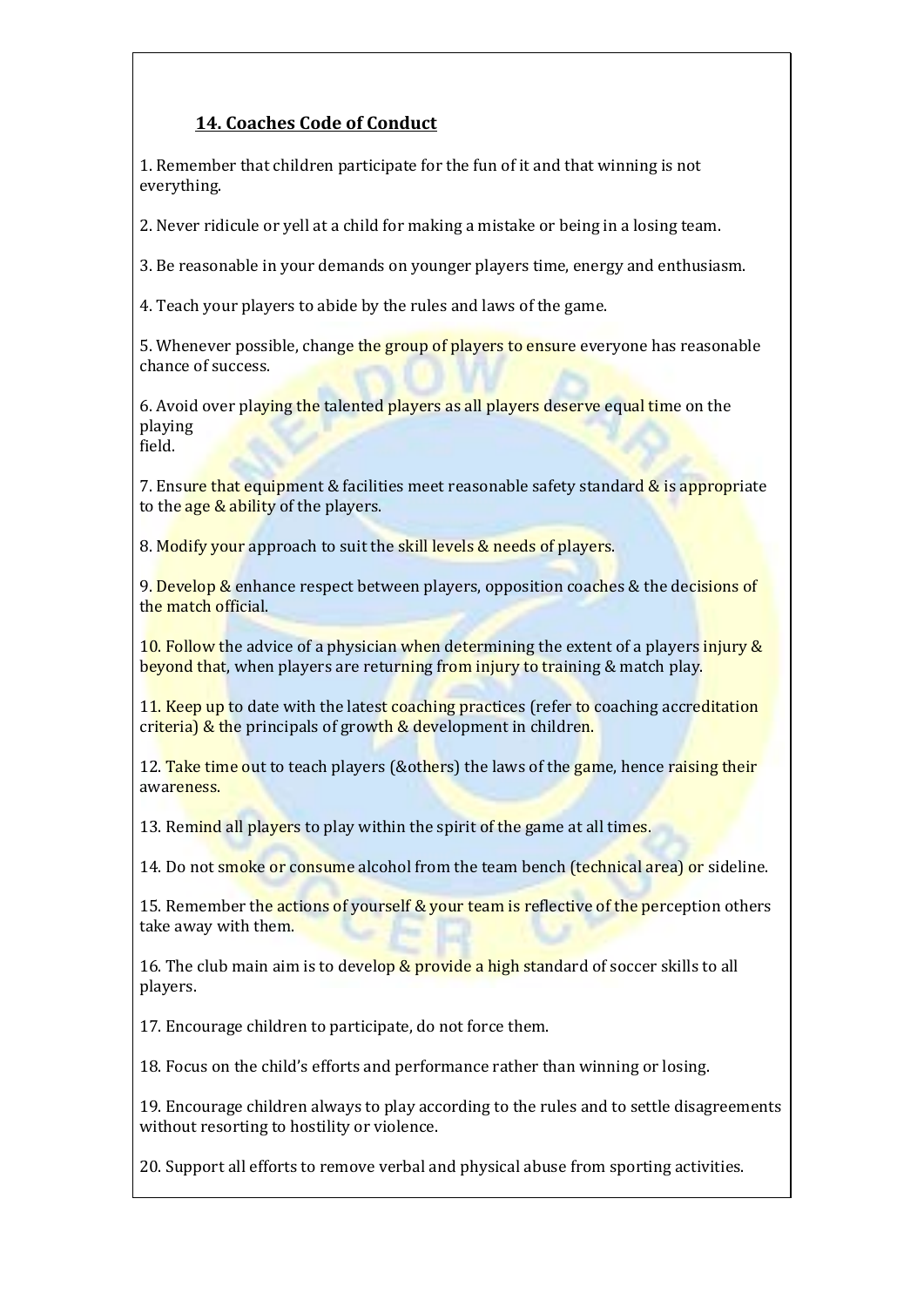21. Show appreciation for volunteer coaches, officials and administrators. Without them the club will not function.

22. Respect the rights, dignity and worth of every young person regardless of their gender, ability, cultural background or religion.

23. Condemn unsporting behaviour and promote respect for all opponents.

24. Develop a good knowledge & understanding of soccer rules to players.

25. Teach all players the good habits of sportsmanship at all times & shake the opposition hand at the conclusion of each match.

26. All players are to be treated on equal basis.

27. All players are to play in correct age groups, unless directed by the relative club officials.

28. All Coaches must make an attempt to attend club functions & participate in all fundraising activities at the club.

29. Place the safety and welfare of the participants above all else.

30. Do not use foul language, sledge or harass players, coaches or officials.

31. If planning an end of season trip you must gain committee approval before planning gets under away.

32. Coaches are required to comply with the Rules at all times, any miss conduct occurring will be handled by the club disciplinary panel.

33. All coaches must have working with children licence.

CCE

34. To promote club only approved attire, especially on match days.

35. Liable for all fines incurred.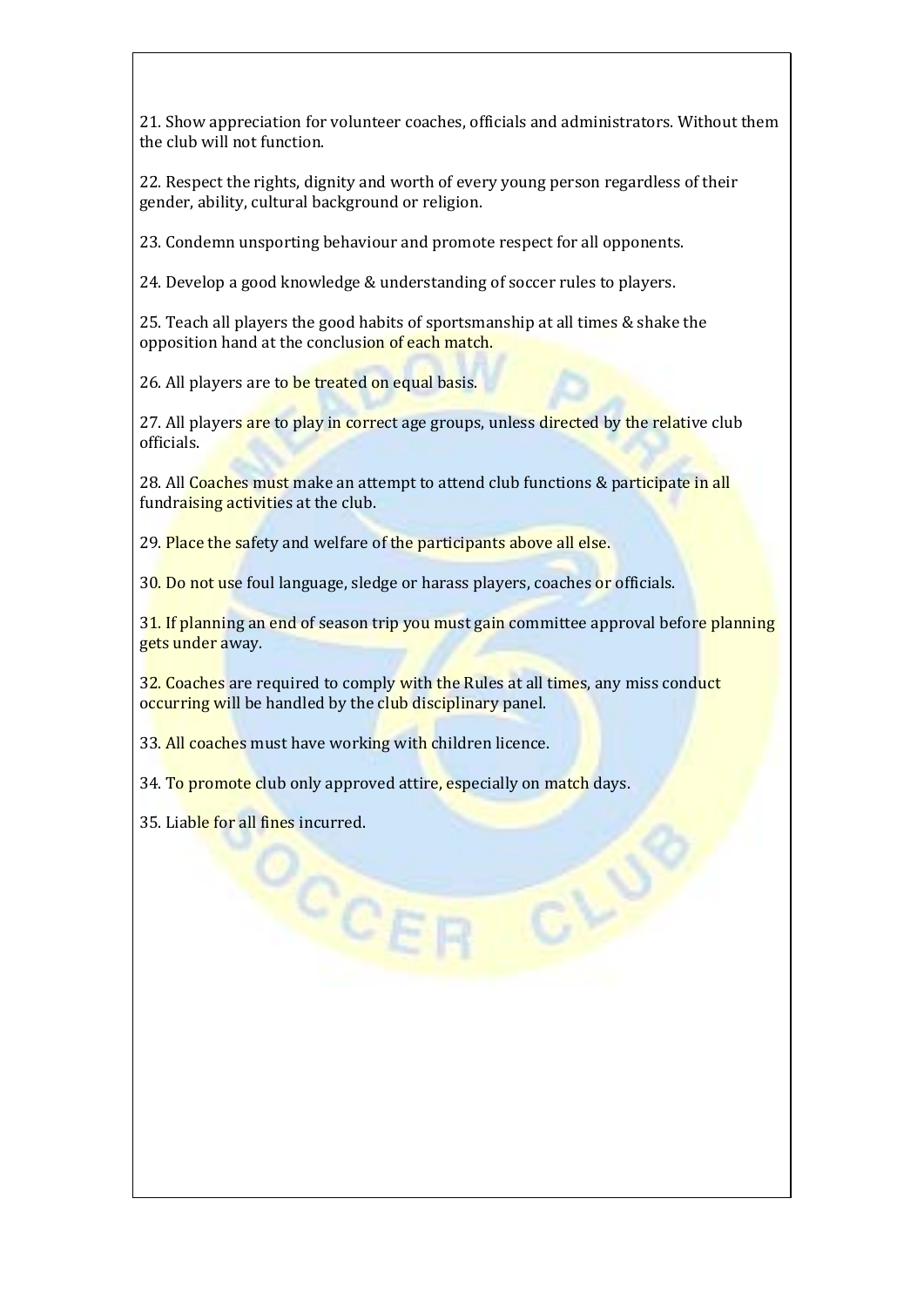# **15. Parents Code of Conduct**

Children's sport is supposed to be fun – for the children. Unfortunately many parents, fans & coaches don't realize that their actions, whether verbal or non verbal, can have a lasting effect on children. Too many children are leaving sports activities because adults unfairly take the fun away. Parents, fans & coaches who follow this simple code can help reinforce what sports are all about - being fun for everyone.

# **PREAMBLE**

The essential elements of character building & ethics in sport are embodied in the concept of sportsmanship & six core principles: trustworthiness, respect, responsibility, fairness, caring & citizenship. The highest potential of sports is achieved when competition reflects these "six pillars of character".

## *I therefore agree***:**

· Remember that Children play sport for their enjoyment, not yours.

· Encourage children to participate, do not force them.

· Focus on child's efforts & performances rather than result of the activity (winning or losing.)

· Encourage children to always participate according to the rules.

 $\cdot$  Never ridicule or yell at a child for making a mistake or losing a game.

· Remember that children learn best by example, so applaud good play, by both teams.

· Support all efforts to remove racial & religious vilification, verbal & physical abuse from sporting activities.

· Respect match official's decisions & teach your child to do like wise.

· Show respect & appreciation to club volunteers, including coaches, officials & administrators. Ensure any issues are raised through the correct channels.

· Do not smoke or consume alcohol near the team bench ( technical area) or sideline

· Respect the rights, dignity & worth of every young person regardless of their gender, ability, cultural background or religion.

· I will inform the coach of any physical disability or ailment that may affect the safety of my child or others.

· I will refrain from coaching my child or other players during games & training unless I am one of the official coaches of the team.

· To be liable for all fines incurred and that of my child.

· I will not enter the field during a game.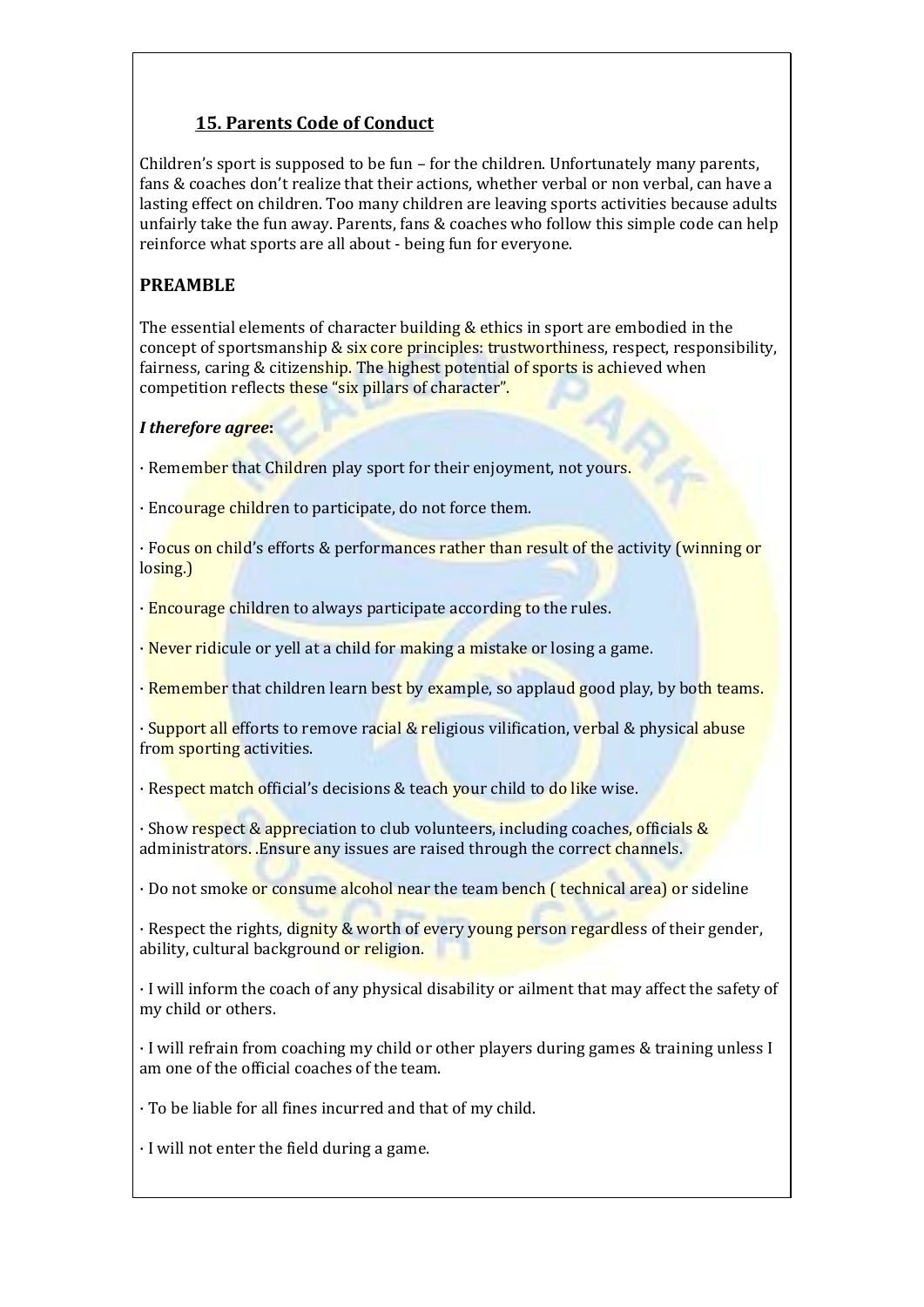I also agree that if I fail to abide by the aforementioned rules & guide lines I will be subject to disciplinary action that could include, but is not limited to the following:

- · Verbal warning by the Committee.
- · Written warning by the Committee.

 $\circ_{c_{C}}$ 

- · Parent game suspension with written documentation of the incident kept on file.
- · Parental season suspension.